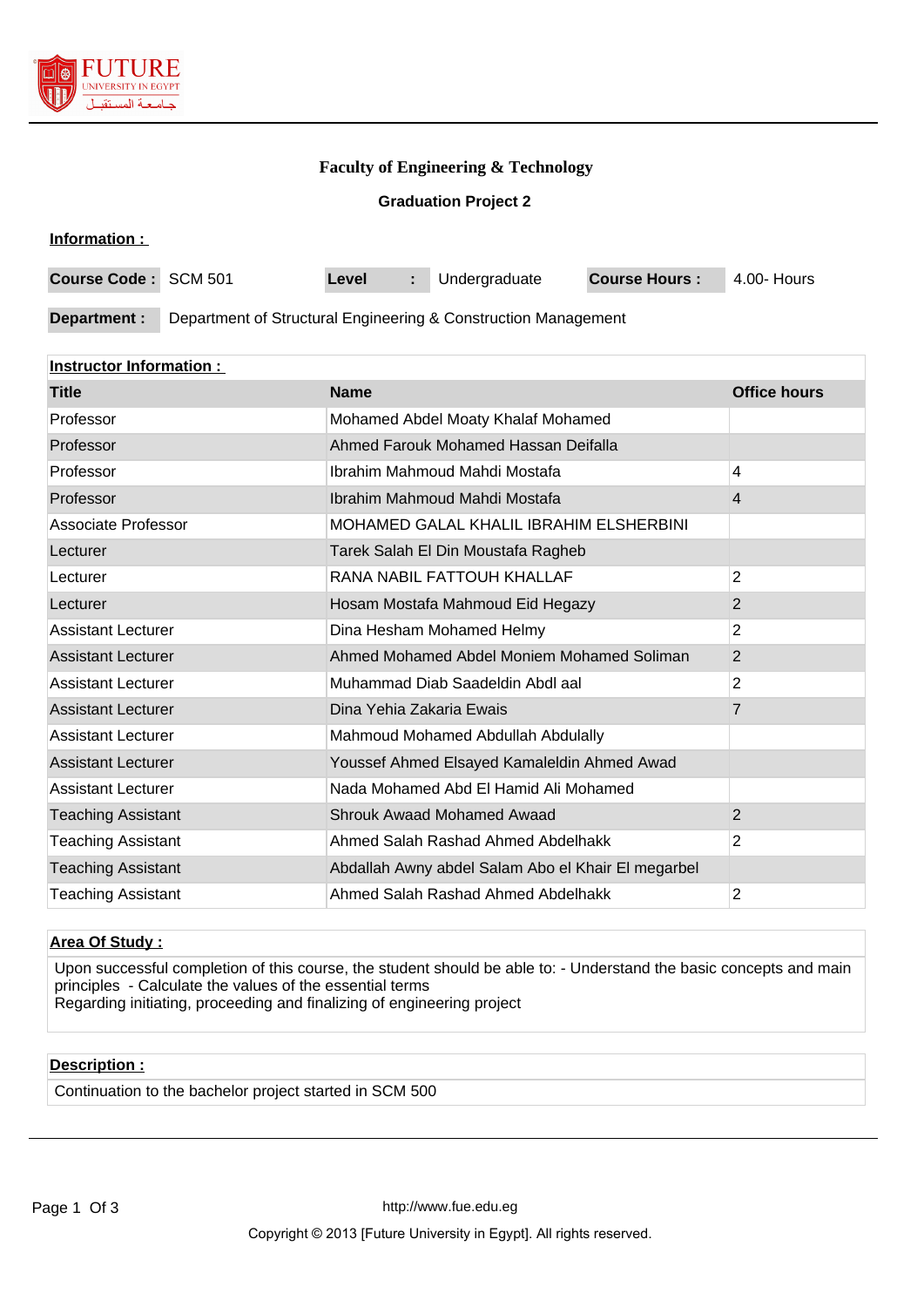

| Course outcomes :                            |                                                                            |  |  |
|----------------------------------------------|----------------------------------------------------------------------------|--|--|
| a.Knowledge and Understanding: :             |                                                                            |  |  |
| $1 -$                                        | Define the main terms of initiating the 2nd part of project                |  |  |
| $2 -$                                        | Analyze the system of proceeding the 2nd part of project                   |  |  |
| $3 -$                                        | Analyze the system of proceeding the 2nd part of project                   |  |  |
| 4 -                                          | Assess issues of supervision finalization of the 2nd part of proj          |  |  |
| b.Intellectual Skills::                      |                                                                            |  |  |
| $1 -$                                        | Solve Structural Eng. & Construction Management problems                   |  |  |
| $2 -$                                        | Use different Egyptian building codes and standards                        |  |  |
| $3 -$                                        | Think in a creative and innovative way in problem solving and design       |  |  |
| <b>c.Professional and Practical Skills::</b> |                                                                            |  |  |
| $1 -$                                        | Apply Code provisions regarding proceeding the 2nd part of project         |  |  |
| $2 -$                                        | Demonstrate presentation regarding status of the 2nd part of project       |  |  |
| $3 -$                                        | Apply Code provisions regarding proceeding the 2nd part of project         |  |  |
| 4 -                                          | Draw neat details of supervision finalization of the 2nd part of project   |  |  |
| $5 -$                                        | Demonstrate presentation regarding final status of the 2nd part of project |  |  |
| d.General and Transferable Skills: :         |                                                                            |  |  |
| $1 -$                                        | Work in a team                                                             |  |  |
| $2 -$                                        | Communicate effectively with others                                        |  |  |

## **Course Topic And Contents :**

| <b>Topic</b>                          | No. of hours Lecture |   | <b>Tutorial / Practical</b> |
|---------------------------------------|----------------------|---|-----------------------------|
| initiating the 2nd part of project    | 4                    | 0 | 4                           |
| preparing the 2nd part of project     | 16                   | 0 | 16                          |
| proceeding the 2nd part of project    | 4                    | 0 | 4                           |
| supervision the 2nd part of project   | 16                   |   | 16                          |
| finalization the 2nd part of project  | 12                   |   | 12                          |
| demonstrating the 2nd part of project | 4                    |   | 4                           |
| Revision                              | 4                    |   | 4                           |

# **Teaching And Learning Methodologies :** Interactive Lec. Discussion Problem Solving Project Report / Present